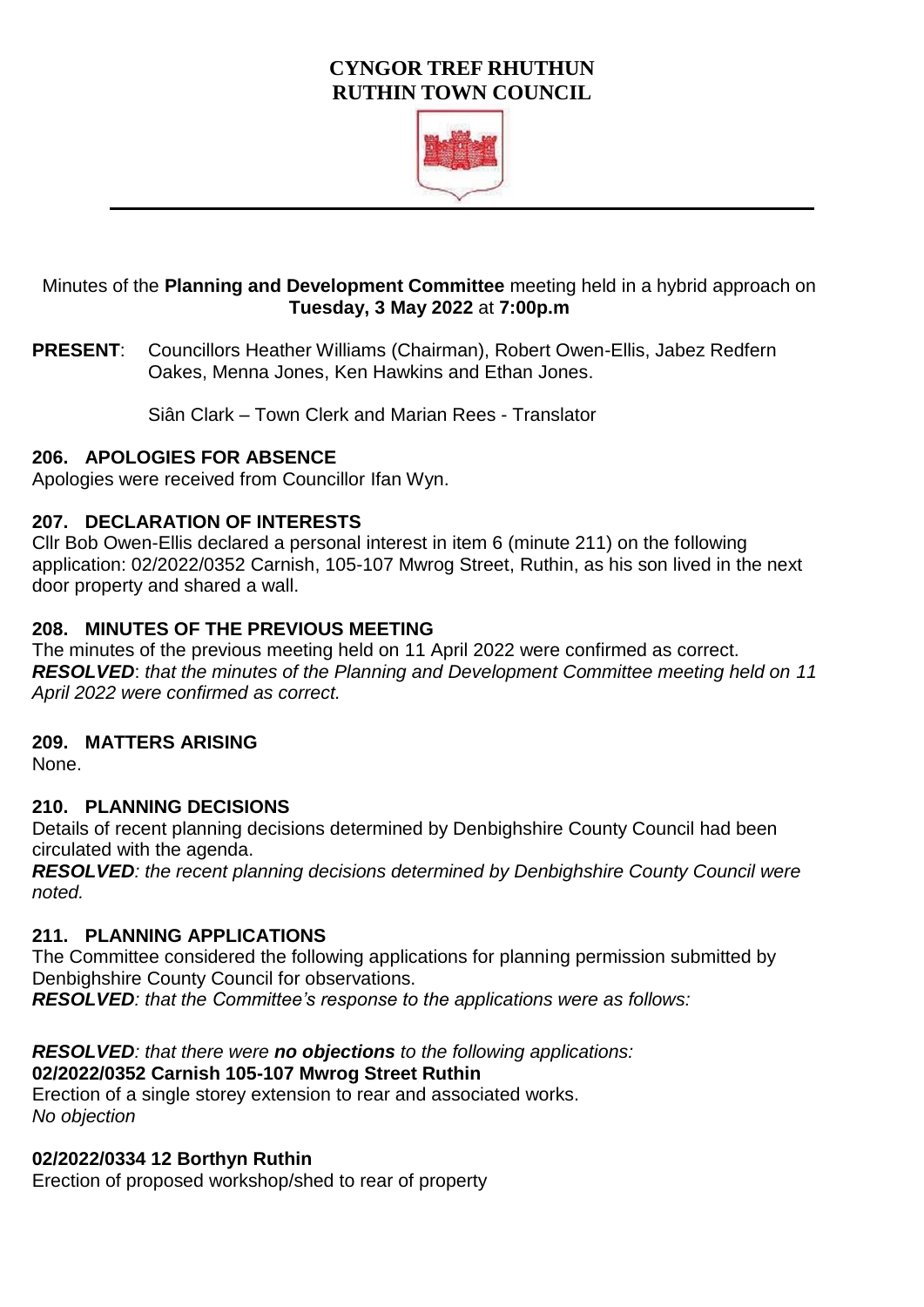*No objection*

# **02/2022/0362 Caerafallen, Ruthin**

Proposed single storey side /rear extension with renovation and internal alterations. *No objection*

# **02/2022/0363 Caerafallen, Ruthin**

Proposed single storey side /rear extension with renovation and internal alterations (Listed Building application) *No objection*

# **02/2022/0383 53 Erw Goch Ruthin**

Erection of a first floor extension and associated works *No objection*

### **02/2022/0033 Former Bowling Green and Tennis Court rear of The Bungalow Castle Street, Ruthin**

Erection of a detached dwelling and associated works

Members noted that additional information had been submitted in support of this application, specifically in relation to landscaping, heritage impact statement and images. An invitation to attend a site visit by the Town Council had been received from the Owner. The Planning Committee considered that its previous comments on the application had been answered within the additional information submitted. Given this position, the Committee did not feel that a site visit was necessary.

*No objection – but commented that the height of the laurel plants be maintained at the level outlined (3-4ft).*

# **212. NOTICE OF PROPOSED APPLICATION FOR PROPOSED DEVELOPMENT AT LAND SOUTH OF RHOS STREET, RUTHIN**

Members considered the detailed submission by Grimster Planning on behalf of their client, Medra, which accompanied a formal notice [issued under Articles 2C and 2D of the Town and Country Planning (Development Management Procedure) (Wales) Order 2012] of an intention to apply for planning permission to Denbighshire County Council for proposed development at Land south of Rhos Street, Ruthin. A link to the details of the plans and other supporting documents had been sent to the Planning and Development Committee Members. A request had been made by the Clerk for a representative of the Grimster Planning or Medra to be in attendance at the Planning and Development Committee meeting, as per their offer, but unfortunately a representative was unable to attend. Committee members considered the information submitted, which was comprehensive and detailed. Additionally, correspondence from a resident of Rhos Street, raising concerns about access and traffic, was noted.

The Committee stated that, whilst it was regrettable that the former Rhos Street School building did not merit being listed by CADW, it was difficult to object to the redevelopment of a brownfield site for affordable housing. It was noted that there were ongoing discussions with Denbighshire County Council and the Trunk Road Agency and it was further noted that the Trunk Road was the narrowest in Wales, and as such careful consideration was needed as the application advanced.

*RESOLVED: that no objection be raised, at this stage, by the Town Council to the notice of proposed application for proposed development at Land south of Rhos Street, Ruthin.*